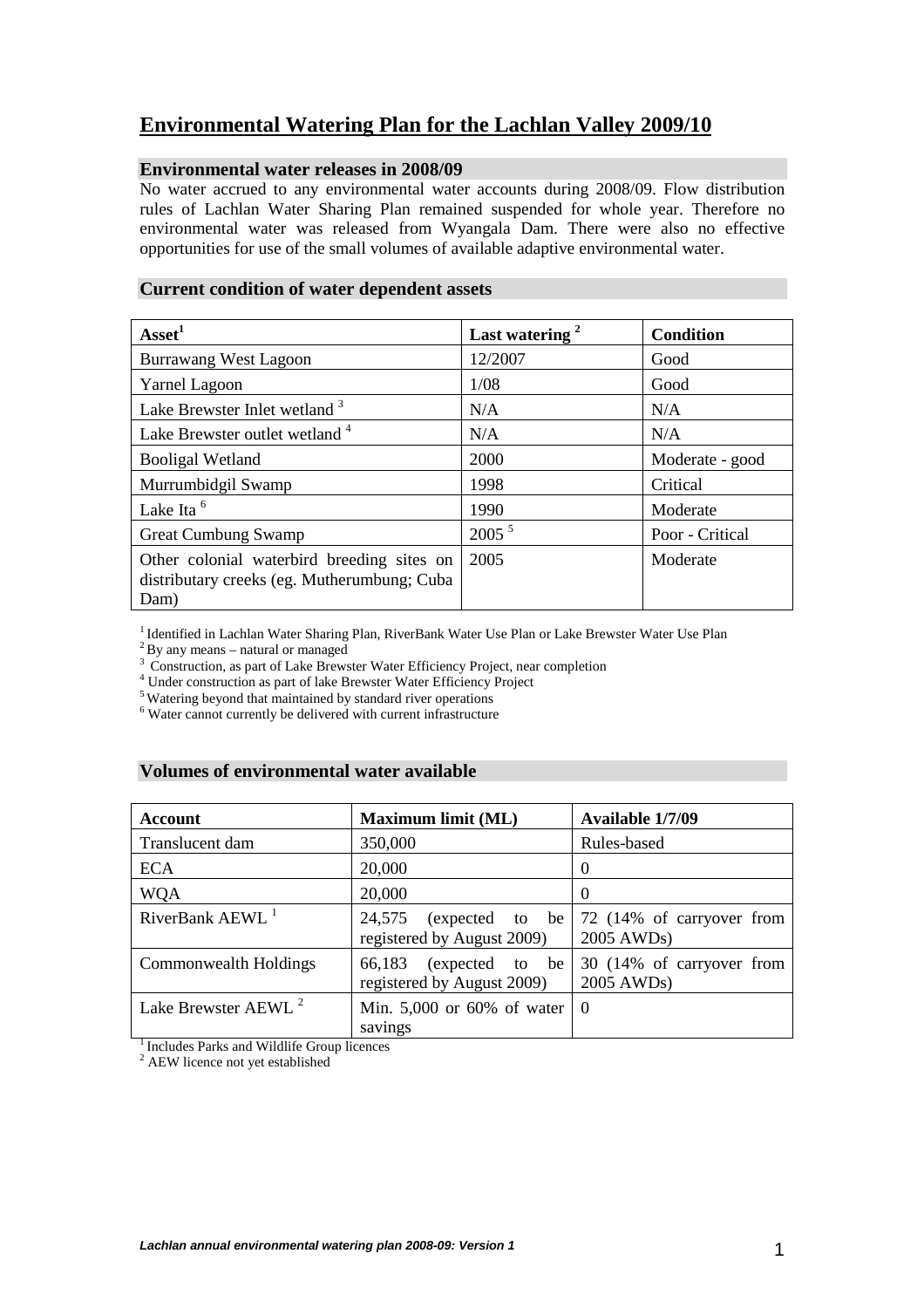### **Likely environmental watering scenarios**

- Wyangala Dam is 6.1% capacity (74,848 ML) as at 30/6/09.
- Translucent dam releases occur from 15 May to 15 November when inflows to Wyangala Dam have exceeded 250,000 ML since 1 January, and subject to inflow triggers.
- As allocation plus carryover is less than 50% at 1 July ECA will not be available unless allocation plus carryover exceeds 75%.
- Translucent dam releases, ECA and WQA are not expected to become available while the Water Sharing Plan (WSP) is suspended. For WSP flow rules to be turned back on, it is likely that inflows to Wyangala Dam of more than 400,000 ML (over 38%) are required. Above average rainfall for 2-3 months is required for this scale of inflows.
- While the WSP remains suspended, increases to GS allocations may be made if Wyangala Dam exceeds about 24%, as occurred in 2005/06. If this occurs, there will be allocations to AEW licences.
- Dry conditions are favoured for Lachlan Catchment during July- September.
- While the WSP remains suspended, the Lachlan Riverine Working Group (LRWG), State Water and Lachlan Customer Service Committee will provide advice to DECCW on the management of tributary flows for the environment. DECCW is a member of both the LCSC and the LRWG.
- Recommendations for July September period are:
	- Currently, the first 43,000 ML of tributary flows will be used for essential supplies.
	- The next 43,000 to 77,000 ML received from tributary flows will be used to deliver stock and domestic flows to the distributary creeks. The order of deliver is outlined in the 2008/09 and 2009/10 Lachlan drought contingency plan.
	- If tributary flows are between 77,000 and 102,000 ML, flows will be directed for environmental purposes in the Lachlan River.
	- Tributary flows in excess of 102,000 ML will be diverted into Lake Brewster, however, the Lake Brewster Inflow wetland may be filled earlier to facilitate the establishment of wetland plants.
	- The order of priority of the following triggers may change depending on the total volume, flow rate and timing. For example, tributary flows in excess of a flow rate of about 1000 ML/D at Lake Cargelligo Weir can not be diverted into Lake Cargelligo and may be used for other purposes including flows to the environment.
	- In the absence of substantial tributary flows, the Lake Cargelligo storage will remain off-line from the Lachlan system.
- In summary:
	- $\triangleright$  High probability that Critical Water Planning conditions will remain in place
	- Low probability of translucent flows from Wyangala Dam under WSP for period to August 2009
	- $\triangleright$  Low probability of any ECA water
	- Low probability of GS allocation and therefore any water available under adaptive environmental water licence
	- $\triangleright$  Low-moderate probability of tributary flows up to 82,000 ML
	- $\triangleright$  Any volumes of available adaptive environmental water are likely to be less than 1,000 ML.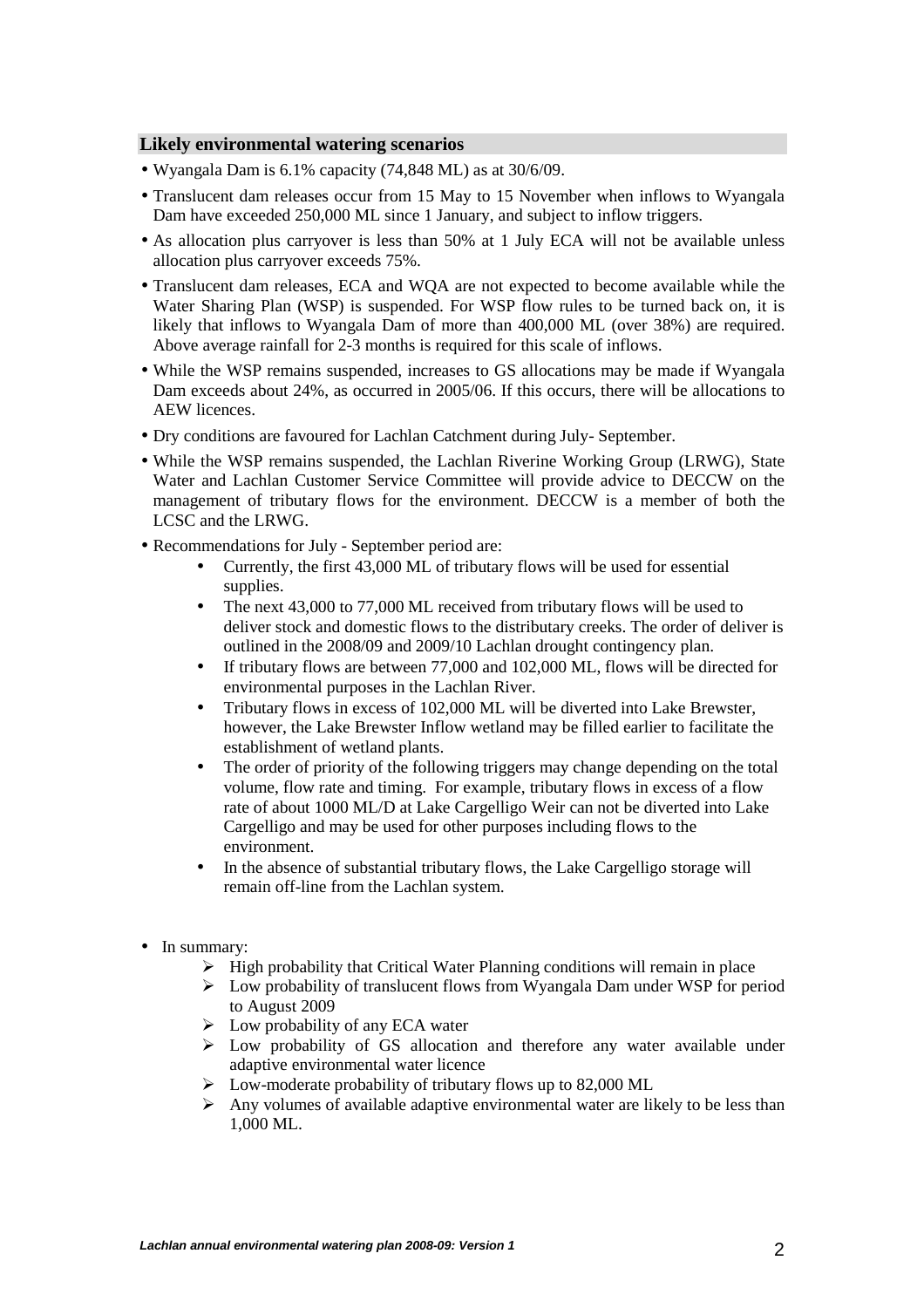### **Objectives for environmental water use for 2009/10**

#### **A. Under average to slightly wet conditions**

- 1. To fill and retain water in Murrumbidgil Swamp for at least 6 months.
	- *Reason: condition currently critical and declining. Flooding is essential to retain some of the river red gums alive and provide best chance of preventing loss of ecological character. Requires delivery of a replenishment flow (takes approximately 50 days) in Merrimajeel Creek and at least an additional 1,000 ML of environmental water. Liaise with Merrimajeel Muggabah Creeks Trust.*
- 2. To retain the reintroduced population of the threatened purple-spotted gudgeon in Burrawang West Lagoon

*Reason: DPI Fisheries reintroduced purple-spotted gudgeons to this site in 2006, with the aim that recruitment will spread the species further in the Lachlan River. RiverBank is supporting this reintroduction by supplying water when necessary to ensure permanent habitat. An approximate maximum of 150-200 ML of adaptive environmental water is likely to be required if there are no flows in Goobang or Yarrabandai Creeks and State Water restricts current flow access arrangements.* 

3. To create 20 hectares of wetland by inundating Yarnel Lagoon during spring – early summer. Flooding is to stimulate frog breeding opportunities and to provide an opportunity for brolga breeding. Approximately 300 ML of adaptive environmental water are required to flood this wetland for 4-6 months.

*Reason: A benchmarking ecological study highlighted the potential for this wetland to contribute to frog diversity. A resident pair of brolgas, rare in this region of NSW and threatened at the State level, has bred previously when conditions were suitable. These conditions can now only be created by active management of water.* 

### **B. Under wet to very wet conditions**

Above plus:

4. To inundate all the common reed-beds and significant areas of fringing river red gum woodland in the Great Cumbung Swamp.

*Reason: The terminal Great Cumbung Swamp requires a minimum of 25,000 ML before any measurable ecological benefit occurs. Volumes in the order of 50,000 ML are required to inundate some river red gum woodland. River red gums are currently severely stressed or dead.* 

5. To maintain and allow to complete any colonial waterbird breeding event initiated by replenishment or environmental flows.

*Reason: Ibis (1,000s) and spoonbills (100s) bred in wetlands of Merrowie Creek during 2005/06 in response to delivery of a replenishment flow. Such unexpected breeding responses may become more frequent. The ECA was established under the WSP for this purpose. However, there will be no ECA water available until Wyangala nears full capacity.* 

### **C. Under dry conditions**

Unlikely there will be any environmental water available for discretionary use. If some is available, likely to be used for objectives 2&3.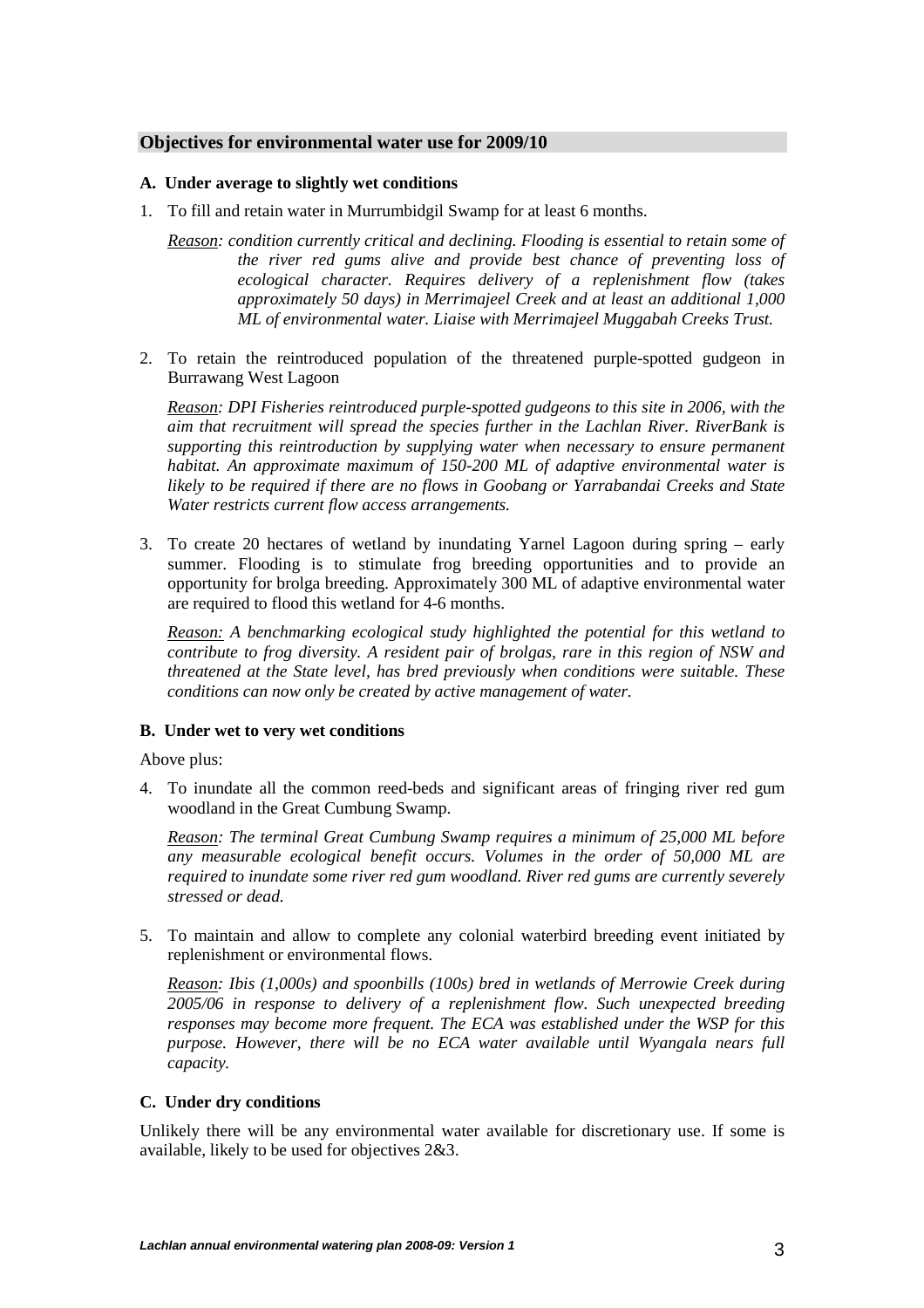### **D. Other opportunities**

Negotiations are underway with other landholders for supply of adaptive environmental water to various wetlands in the Lower Lachlan. These are well advanced for lagoons on Lilydale near Booligal. If the arrangements are finalised and small volumes of water (<200 ML) become available, these lagoons will be supplied with water to deliver wetland habitat maintenance flows and to stimulate waterbird breeding opportunities.

*Reason: these small wetlands are strategically located such that they are readily watered, require small volumes and will act to provide seed sources (plants and animals) for wetlands further downstream on the main Lachlan River, Merrimajeel and Muggabah Creeks.* 

| <b>Risk</b>                                                                           | Rating                         | <b>Response</b>                                                                                                        |
|---------------------------------------------------------------------------------------|--------------------------------|------------------------------------------------------------------------------------------------------------------------|
| Unpredictable weather $-$ turns drier than<br>expected                                | High (likely & major)          | Review asset condition and future priorities for<br>watering.                                                          |
| Unpredictable weather $-$ turns wetter than<br>expected                               | Medium (unlikely & major)      | Additional wetting options possible – continually<br>assess volumes available                                          |
| Flow management is uncoordinated                                                      | Medium (possible & moderate)   | LRWG<br>established<br>has<br>been<br>regular<br>and<br>communication is maintained with State Water and<br><b>CSC</b> |
|                                                                                       |                                | Develop Implementation Manual for the delivery and<br>accounting of ECA and WQA                                        |
| Water use and works approvals not linked<br>to licences                               | High (possible $&$ major)      | Confirm status with licencing; seek discretionary one-<br>off approval if necessary                                    |
| Estimated<br>flow<br>volumes<br>target<br>are<br>substantially wrong                  | Medium (unlikely & moderate)   | Monitor flow delivery daily and seek adjustments;<br>revise targets for future attempts                                |
| Unforeseen physical impediments to flow<br>delivery                                   | Medium (rare & major)          | Early communication with creek Trusts and State<br>Water; alert licencing if illegal obstructions identified           |
| Water use plan not amended in time to take<br>advantage of other opportunities        | Medium (possible $&$ moderate) | Seek urgent approval from appropriate agency                                                                           |
| Insufficient water available to complete<br>colonial waterbird breeding, if initiated | High (unlikely $&$ severe)     | Reserve 2,000 ML in storage; purchase GS allocation                                                                    |

### **Risks and mitigating strategies**

### **Monitoring, reporting and revising**

**Monitoring** as per RiverBank monitoring plan for adaptive environmental water, and IMEF program for key wetland sites.

### **Reporting** to

- $\triangleright$  Director, Water for the Environment, DECCW: monthly updates on conditions (climate, available environmental water) and weekly updates during flow delivery events.
- LRWG will be provided with monthly updates on conditions and weekly updates during flow delivery events.
- Lachlan CMA, via the LRWG, will receive monthly updates on conditions and weekly updates during flow delivery events.
- $\triangleright$  Lachlan Customer Services Committee regular updates at meetings.
- $\triangleright$  Broader community updates in E-water Newsletter.

http://www.environment.nsw.gov.au/environmentalwater/newsletters.htm